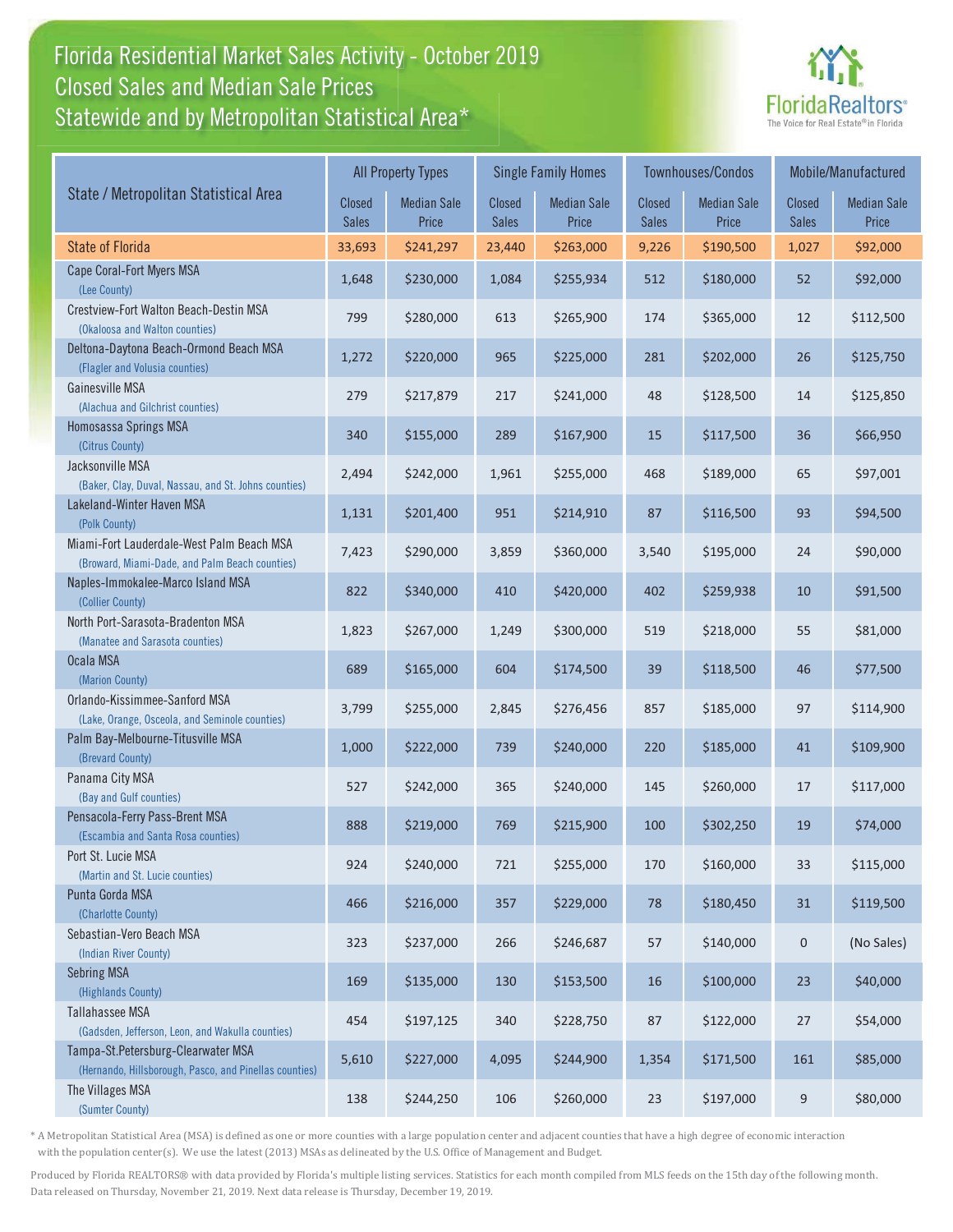### Florida Residential Market Sales Activity - October 2019 Florida Residential Market Sales Activity Listed by County Closed Sales and Median Sale Prices



| County                     | <b>All Property Types</b>     |                             |                        | <b>Single Family Homes</b>  |                               | Townhouses/Condos           | Mobile/Manufactured    |                             |
|----------------------------|-------------------------------|-----------------------------|------------------------|-----------------------------|-------------------------------|-----------------------------|------------------------|-----------------------------|
|                            | <b>Closed</b><br><b>Sales</b> | <b>Median Sale</b><br>Price | Closed<br><b>Sales</b> | <b>Median Sale</b><br>Price | <b>Closed</b><br><b>Sales</b> | <b>Median Sale</b><br>Price | Closed<br><b>Sales</b> | <b>Median Sale</b><br>Price |
| Alachua County             | 268                           | \$219,500                   | 210                    | \$242,250                   | 48                            | \$128,500                   | 10                     | \$115,000                   |
| <b>Baker County</b>        | 21                            | \$195,000                   | 19                     | \$217,000                   | 0                             | (No Sales)                  | $\overline{2}$         | \$149,500                   |
| <b>Bay County</b>          | 506                           | \$240,000                   | 348                    | \$235,788                   | 143                           | \$265,000                   | 15                     | \$106,000                   |
| <b>Bradford County</b>     | 31                            | \$142,000                   | 24                     | \$169,400                   | $\mathbf 0$                   | (No Sales)                  | $\overline{7}$         | \$118,900                   |
| <b>Brevard County</b>      | 1,000                         | \$222,000                   | 739                    | \$240,000                   | 220                           | \$185,000                   | 41                     | \$109,900                   |
| <b>Broward County</b>      | 2,641                         | \$274,900                   | 1,344                  | \$362,000                   | 1,288                         | \$168,000                   | 9                      | \$92,000                    |
| <b>Calhoun County</b>      | $\mathbf{1}$                  | \$165,000                   | $\mathbf{1}$           | \$165,000                   | 0                             | (No Sales)                  | $\mathbf 0$            | (No Sales)                  |
| <b>Charlotte County</b>    | 466                           | \$216,000                   | 357                    | \$229,000                   | 78                            | \$180,450                   | 31                     | \$119,500                   |
| <b>Citrus County</b>       | 340                           | \$155,000                   | 289                    | \$167,900                   | 15                            | \$117,500                   | 36                     | \$66,950                    |
| <b>Clay County</b>         | 335                           | \$221,000                   | 284                    | \$235,000                   | 27                            | \$178,000                   | 24                     | \$124,000                   |
| <b>Collier County</b>      | 822                           | \$340,000                   | 410                    | \$420,000                   | 402                           | \$259,938                   | 10                     | \$91,500                    |
| <b>Columbia County</b>     | 55                            | \$165,000                   | 47                     | \$175,000                   | $\mathbf 0$                   | (No Sales)                  | 8                      | \$100,000                   |
| <b>DeSoto County</b>       | 35                            | \$136,000                   | 27                     | \$160,000                   | 3                             | \$117,000                   | 5                      | \$81,777                    |
| <b>Dixie County</b>        | 11                            | \$89,900                    | $\overline{4}$         | \$113,250                   | 0                             | (No Sales)                  | 7                      | \$89,900                    |
| <b>Duval County</b>        | 1,320                         | \$207,000                   | 1,034                  | \$222,000                   | 269                           | \$159,000                   | 17                     | \$75,000                    |
| <b>Escambia County</b>     | 501                           | \$199,450                   | 411                    | \$190,950                   | 85                            | \$302,500                   | 5                      | \$50,000                    |
| <b>Flagler County</b>      | 233                           | \$237,000                   | 193                    | \$237,300                   | 37                            | \$238,500                   | 3                      | \$141,400                   |
| <b>Franklin County</b>     | 23                            | \$330,000                   | 18                     | \$333,000                   | 5                             | \$330,000                   | 0                      | (No Sales)                  |
| <b>Gadsden County</b>      | 31                            | \$174,900                   | 29                     | \$175,000                   | 0                             | (No Sales)                  | $\overline{2}$         | \$108,250                   |
| <b>Gilchrist County</b>    | 11                            | \$170,000                   | $\overline{7}$         | \$235,000                   | 0                             | (No Sales)                  | 4                      | \$167,450                   |
| <b>Glades County</b>       | $\mathsf 9$                   | \$65,000                    | $\mathbf{1}$           | \$50,000                    | 0                             | (No Sales)                  | 8                      | \$72,500                    |
| <b>Gulf County</b>         | 21                            | \$385,000                   | 17                     | \$400,800                   | $\overline{2}$                | \$117,500                   | $\overline{2}$         | \$140,000                   |
| <b>Hamilton County</b>     | $\overline{4}$                | \$112,500                   | 2                      | \$129,750                   | 0                             | (No Sales)                  | 2                      | \$112,500                   |
| <b>Hardee County</b>       | 10                            | \$94,500                    | 9                      | \$129,000                   | $\mathbf 0$                   | (No Sales)                  | $\mathbf{1}$           | \$25,000                    |
| <b>Hendry County</b>       | 21                            | \$145,000                   | 20                     | \$147,000                   | $\mathbf{1}$                  | \$110,000                   | $\pmb{0}$              | (No Sales)                  |
| <b>Hernando County</b>     | 431                           | \$178,000                   | 369                    | \$186,000                   | 22                            | \$135,000                   | 40                     | \$95,000                    |
| <b>Highlands County</b>    | 169                           | \$135,000                   | 130                    | \$153,500                   | 16                            | \$100,000                   | 23                     | \$40,000                    |
| <b>Hillsborough County</b> | 2,269                         | \$239,000                   | 1,768                  | \$250,895                   | 478                           | \$177,500                   | 23                     | \$155,000                   |
| <b>Holmes County</b>       | 10                            | \$61,500                    | 9                      | \$73,000                    | 0                             | (No Sales)                  | $\mathbf{1}$           | \$24,000                    |
| <b>Indian River County</b> | 323                           | \$237,000                   | 266                    | \$246,687                   | 57                            | \$140,000                   | 0                      | (No Sales)                  |
| Jackson County             | 40                            | \$115,000                   | 35                     | \$135,000                   | 0                             | (No Sales)                  | 5                      | \$73,500                    |
| Jefferson County           | $10\,$                        | \$167,500                   | $\,$ 8 $\,$            | \$203,000                   | 0                             | (No Sales)                  | $\overline{2}$         | \$106,950                   |
| Lafayette County           | $\overline{2}$                | \$200,000                   | $1\,$                  | \$274,000                   | 0                             | (No Sales)                  | $\mathbf{1}$           | \$126,000                   |
| <b>Lake County</b>         | 641                           | \$230,000                   | 555                    | \$242,000                   | 38                            | \$197,500                   | 48                     | \$115,000                   |
| Lee County                 | 1,648                         | \$230,000                   | 1,084                  | \$255,934                   | 512                           | \$180,000                   | 52                     | \$92,000                    |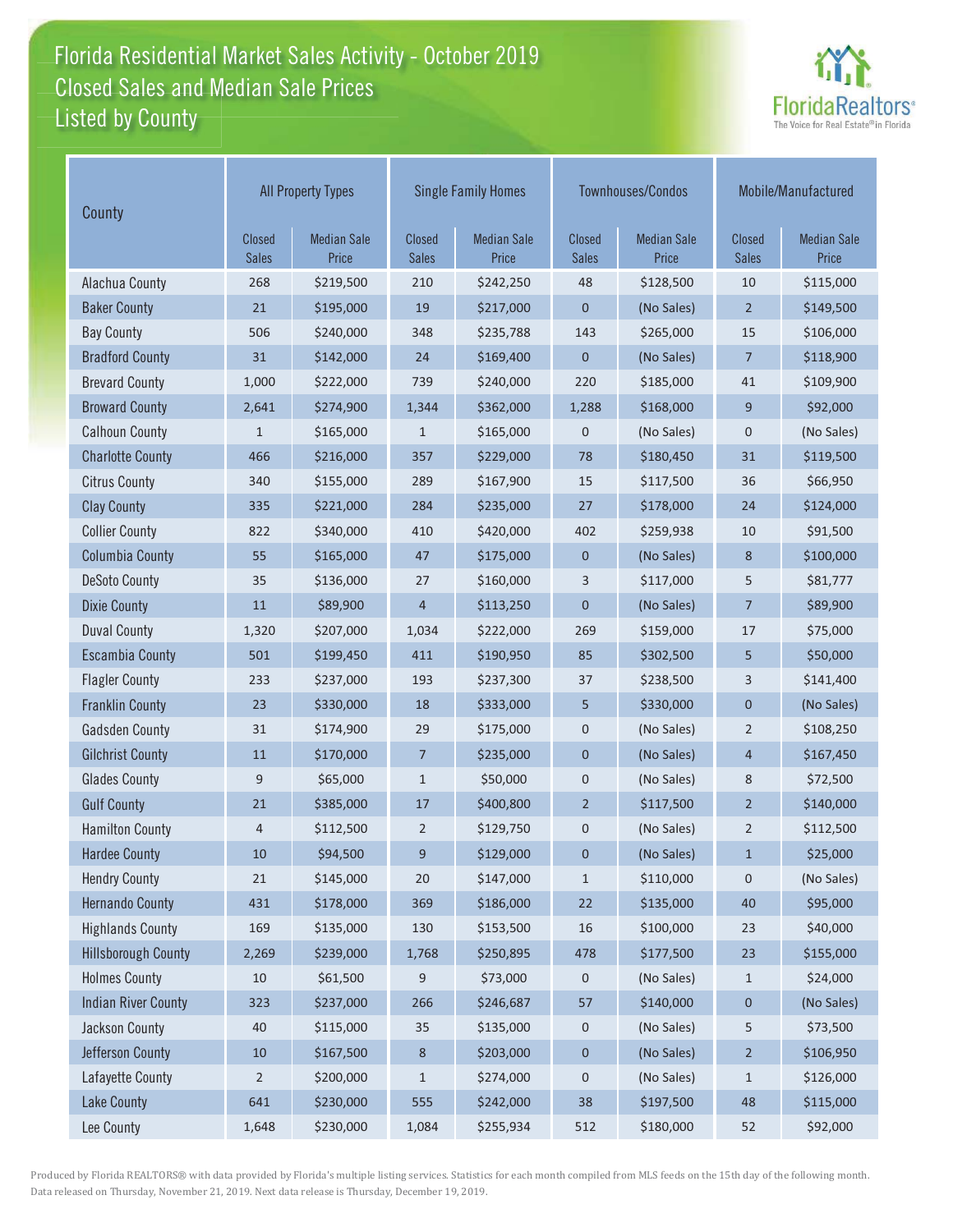# Florida Residential Market Sales Activity - October 2019 Florida Residential Market Sales Activity Closed Sales and Median Sale Prices<br>Listed by Zip Code (Grouped by County)\*



| Zip Code<br>County |       |                               | <b>All Property Types</b>   |                               | <b>Single Family Homes</b>  |                               | Townhouses/Condos           | Mobile/Manufactured    |                             |
|--------------------|-------|-------------------------------|-----------------------------|-------------------------------|-----------------------------|-------------------------------|-----------------------------|------------------------|-----------------------------|
|                    |       | <b>Closed</b><br><b>Sales</b> | <b>Median Sale</b><br>Price | <b>Closed</b><br><b>Sales</b> | <b>Median Sale</b><br>Price | <b>Closed</b><br><b>Sales</b> | <b>Median Sale</b><br>Price | Closed<br><b>Sales</b> | <b>Median Sale</b><br>Price |
| <b>Baker</b>       | 32087 | 3                             | \$150,000                   | $\overline{2}$                | \$139,500                   | $\mathbf 0$                   | (No Sales)                  | $\mathbf{1}$           | \$150,000                   |
| <b>Baker</b>       | 32234 | 0                             | (No Sales)                  | 0                             | (No Sales)                  | $\mathbf 0$                   | (No Sales)                  | $\mathbf 0$            | (No Sales)                  |
| Bay                | 32401 | 31                            | \$149,900                   | 28                            | \$145,250                   | 3                             | \$165,000                   | $\mathbf 0$            | (No Sales)                  |
| Bay                | 32402 | 0                             | (No Sales)                  | $\pmb{0}$                     | (No Sales)                  | $\mathbf 0$                   | (No Sales)                  | $\mathbf 0$            | (No Sales)                  |
| Bay                | 32403 | 0                             | (No Sales)                  | $\mathsf 0$                   | (No Sales)                  | $\mathbf 0$                   | (No Sales)                  | $\mathbf 0$            | (No Sales)                  |
| Bay                | 32404 | 91                            | \$189,900                   | 89                            | \$195,000                   | $\mathbf 0$                   | (No Sales)                  | $\overline{2}$         | \$126,000                   |
| Bay                | 32405 | 56                            | \$204,150                   | 54                            | \$208,750                   | $\mathbf 0$                   | (No Sales)                  | $\overline{2}$         | \$48,850                    |
| Bay                | 32406 | $\overline{0}$                | (No Sales)                  | $\mathbf 0$                   | (No Sales)                  | $\mathbf 0$                   | (No Sales)                  | $\mathbf 0$            | (No Sales)                  |
| Bay                | 32407 | 77                            | \$260,000                   | 42                            | \$269,000                   | 34                            | \$255,000                   | $\mathbf{1}$           | \$85,000                    |
| Bay                | 32408 | 100                           | \$259,950                   | 33                            | \$299,900                   | 62                            | \$245,000                   | 5                      | \$106,000                   |
| Bay                | 32409 | 10                            | \$250,750                   | 9                             | \$263,000                   | $\mathbf 0$                   | (No Sales)                  | $\mathbf{1}$           | \$80,000                    |
| Bay                | 32410 | $\mathbf 0$                   | (No Sales)                  | $\mathbf 0$                   | (No Sales)                  | $\mathbf 0$                   | (No Sales)                  | $\mathbf{0}$           | (No Sales)                  |
| Bay                | 32411 | 0                             | (No Sales)                  | 0                             | (No Sales)                  | $\mathbf 0$                   | (No Sales)                  | $\mathbf 0$            | (No Sales)                  |
| Bay                | 32412 | $\mathbf 0$                   | (No Sales)                  | $\mathbf 0$                   | (No Sales)                  | $\mathbf 0$                   | (No Sales)                  | $\mathbf 0$            | (No Sales)                  |
| Bay                | 32413 | 76                            | \$325,000                   | 32                            | \$327,975                   | 42                            | \$320,250                   | $\overline{2}$         | \$145,400                   |
| Bay                | 32417 | 0                             | (No Sales)                  | 0                             | (No Sales)                  | $\mathbf 0$                   | (No Sales)                  | $\mathbf 0$            | (No Sales)                  |
| Bay                | 32437 | $\mathbf{1}$                  | \$410,000                   | $\mathbf{1}$                  | \$410,000                   | $\mathbf 0$                   | (No Sales)                  | $\mathbf 0$            | (No Sales)                  |
| Bay                | 32438 | 4                             | \$82,000                    | 3                             | \$113,000                   | $\mathbf 0$                   | (No Sales)                  | $\mathbf{1}$           | \$32,000                    |
| Bay                | 32444 | 47                            | \$219,000                   | 47                            | \$219,000                   | $\mathbf 0$                   | (No Sales)                  | $\mathbf 0$            | (No Sales)                  |
| Bay                | 32456 | 9                             | \$282,000                   | 6                             | \$259,750                   | $\overline{2}$                | \$294,250                   | $\mathbf{1}$           | \$143,500                   |
| Bay                | 32461 | 0                             | (No Sales)                  | 0                             | (No Sales)                  | $\mathbf 0$                   | (No Sales)                  | $\mathbf 0$            | (No Sales)                  |
| Bay                | 32462 | 0                             | (No Sales)                  | $\mathbf 0$                   | (No Sales)                  | $\mathbf 0$                   | (No Sales)                  | $\mathbf 0$            | (No Sales)                  |
| Bay                | 32466 | 4                             | \$213,000                   | 4                             | \$213,000                   | $\mathbf 0$                   | (No Sales)                  | $\mathbf 0$            | (No Sales)                  |
| <b>Bradford</b>    | 32042 | 0                             | (No Sales)                  | 0                             | (No Sales)                  | $\mathbf 0$                   | (No Sales)                  | $\mathbf{0}$           | (No Sales)                  |
| <b>Bradford</b>    | 32044 | 0                             | (No Sales)                  | 0                             | (No Sales)                  | $\mathbf 0$                   | (No Sales)                  | $\mathbf 0$            | (No Sales)                  |
| <b>Bradford</b>    | 32054 | $\mathbf 0$                   | (No Sales)                  | $\pmb{0}$                     | (No Sales)                  | $\pmb{0}$                     | (No Sales)                  | $\mathbf 0$            | (No Sales)                  |
| <b>Bradford</b>    | 32058 | 4                             | \$123,750                   | $\mathbf{1}$                  | \$282,500                   | 0                             | (No Sales)                  | 3                      | \$95,500                    |
| <b>Bradford</b>    | 32083 | 0                             | (No Sales)                  | 0                             | (No Sales)                  | $\boldsymbol{0}$              | (No Sales)                  | 0                      | (No Sales)                  |
| <b>Bradford</b>    | 32091 | 17                            | \$125,000                   | 14                            | \$137,500                   | $\mathbf 0$                   | (No Sales)                  | 3                      | \$118,900                   |
| <b>Bradford</b>    | 32622 | $\mathbf{1}$                  | \$243,500                   | $\mathbf{1}$                  | \$243,500                   | $\mathbf 0$                   | (No Sales)                  | $\boldsymbol{0}$       | (No Sales)                  |
| <b>Bradford</b>    | 32656 | 5                             | \$225,000                   | 5                             | \$225,000                   | 0                             | (No Sales)                  | 0                      | (No Sales)                  |
| <b>Bradford</b>    | 32666 | 4                             | \$163,000                   | 3                             | \$197,000                   | $\boldsymbol{0}$              | (No Sales)                  | $\mathbf{1}$           | \$129,000                   |
| <b>Bradford</b>    | 32694 | 0                             | (No Sales)                  | 0                             | (No Sales)                  | $\mathbf 0$                   | (No Sales)                  | $\mathbf 0$            | (No Sales)                  |
| <b>Brevard</b>     | 32754 | 16                            | \$172,500                   | 11                            | \$263,000                   | $\pmb{0}$                     | (No Sales)                  | 5                      | \$113,500                   |
| <b>Brevard</b>     | 32775 | 0                             | (No Sales)                  | 0                             | (No Sales)                  | 0                             | (No Sales)                  | $\mathbf 0$            | (No Sales)                  |
| <b>Brevard</b>     | 32780 | 67                            | \$148,750                   | 42                            | \$209,000                   | 24                            | \$92,000                    | $\mathbf{1}$           | \$270,000                   |
| <b>Brevard</b>     | 32781 | 0                             | (No Sales)                  | 0                             | (No Sales)                  | 0                             | (No Sales)                  | $\mathbf 0$            | (No Sales)                  |
| <b>Brevard</b>     | 32783 | 0                             | (No Sales)                  | $\pmb{0}$                     | (No Sales)                  | $\boldsymbol{0}$              | (No Sales)                  | $\mathbf 0$            | (No Sales)                  |

\* Statistics for each listed zip code are presented only for the portion of the zip code located inside the county specified.

As a result, some zip codes will appear in this list more than once if they cover areas in more than one county.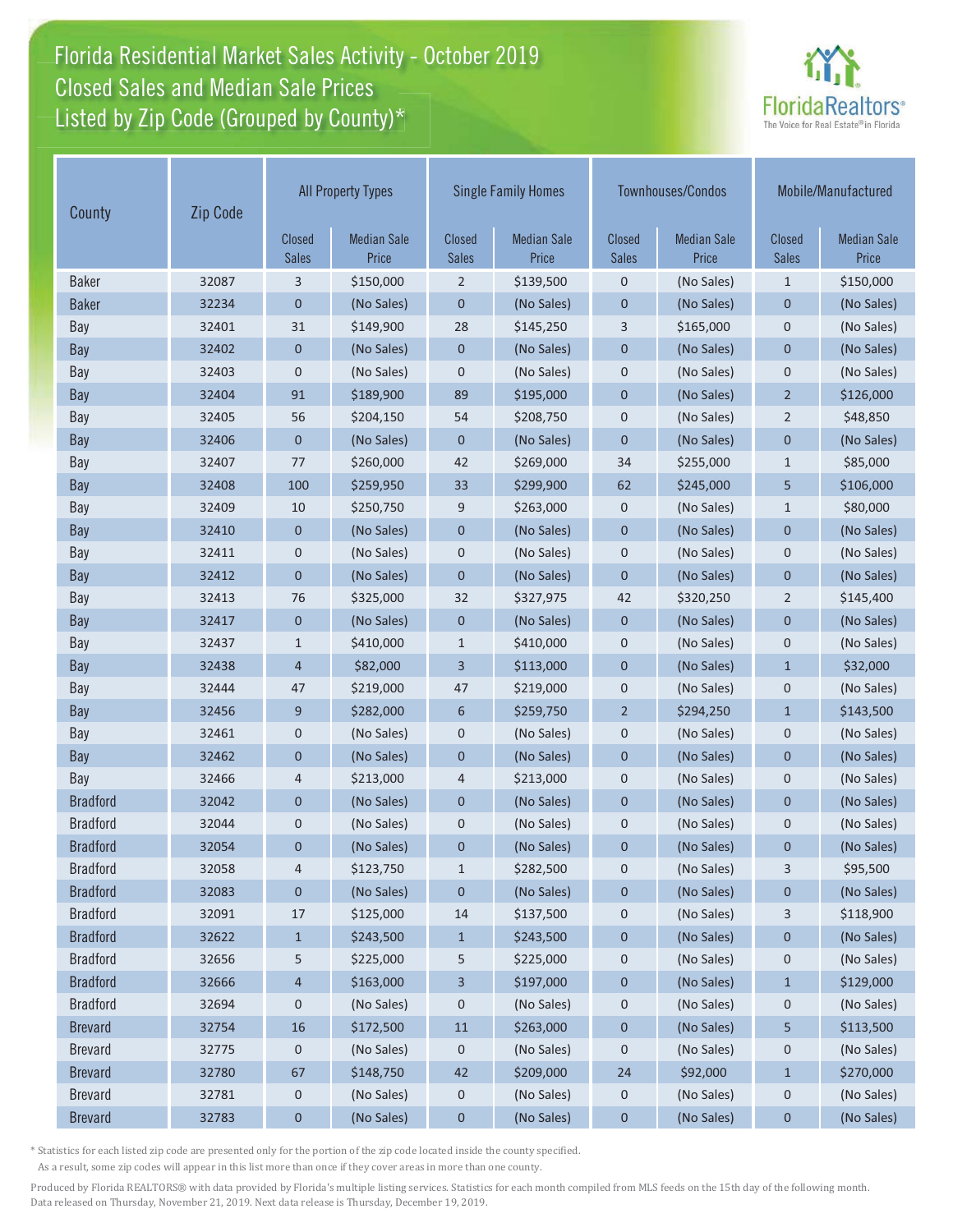# Florida Residential Market Sales Activity - October 2019 Florida Residential Market Sales Activity Closed Sales and Median Sale Prices<br>Listed by Zip Code (Grouped by County)\*



| County         | Zip Code |                        | <b>All Property Types</b>   |                               | <b>Single Family Homes</b>  |                               | Townhouses/Condos           |                               | Mobile/Manufactured         |  |
|----------------|----------|------------------------|-----------------------------|-------------------------------|-----------------------------|-------------------------------|-----------------------------|-------------------------------|-----------------------------|--|
|                |          | Closed<br><b>Sales</b> | <b>Median Sale</b><br>Price | <b>Closed</b><br><b>Sales</b> | <b>Median Sale</b><br>Price | <b>Closed</b><br><b>Sales</b> | <b>Median Sale</b><br>Price | <b>Closed</b><br><b>Sales</b> | <b>Median Sale</b><br>Price |  |
| <b>Brevard</b> | 32796    | 32                     | \$173,000                   | 30                            | \$174,500                   | 2                             | \$95,450                    | $\mathbf 0$                   | (No Sales)                  |  |
| <b>Brevard</b> | 32815    | $\mathbf 0$            | (No Sales)                  | 0                             | (No Sales)                  | $\mathbf 0$                   | (No Sales)                  | $\mathbf 0$                   | (No Sales)                  |  |
| <b>Brevard</b> | 32899    | 0                      | (No Sales)                  | 0                             | (No Sales)                  | $\mathbf 0$                   | (No Sales)                  | $\mathbf 0$                   | (No Sales)                  |  |
| <b>Brevard</b> | 32901    | 25                     | \$189,000                   | 18                            | \$195,350                   | $\overline{7}$                | \$155,000                   | $\mathbf 0$                   | (No Sales)                  |  |
| <b>Brevard</b> | 32902    | $\pmb{0}$              | (No Sales)                  | 0                             | (No Sales)                  | $\mathbf 0$                   | (No Sales)                  | $\mathbf 0$                   | (No Sales)                  |  |
| <b>Brevard</b> | 32903    | 24                     | \$327,500                   | 15                            | \$477,000                   | 9                             | \$250,000                   | $\overline{0}$                | (No Sales)                  |  |
| <b>Brevard</b> | 32904    | 56                     | \$257,600                   | 50                            | \$267,000                   | 6                             | \$133,000                   | $\mathbf 0$                   | (No Sales)                  |  |
| <b>Brevard</b> | 32905    | 41                     | \$134,900                   | 24                            | \$168,250                   | 14                            | \$128,250                   | 3                             | \$63,000                    |  |
| <b>Brevard</b> | 32906    | 0                      | (No Sales)                  | 0                             | (No Sales)                  | $\mathbf 0$                   | (No Sales)                  | 0                             | (No Sales)                  |  |
| <b>Brevard</b> | 32907    | 65                     | \$195,000                   | 64                            | \$197,000                   | $\mathbf 0$                   | (No Sales)                  | $\mathbf{1}$                  | \$63,500                    |  |
| <b>Brevard</b> | 32908    | 25                     | \$195,500                   | 25                            | \$195,500                   | $\mathbf 0$                   | (No Sales)                  | $\mathbf 0$                   | (No Sales)                  |  |
| <b>Brevard</b> | 32909    | 71                     | \$215,000                   | 68                            | \$216,268                   | 3                             | \$215,000                   | $\mathbf 0$                   | (No Sales)                  |  |
| <b>Brevard</b> | 32910    | 0                      | (No Sales)                  | 0                             | (No Sales)                  | $\mathbf 0$                   | (No Sales)                  | 0                             | (No Sales)                  |  |
| <b>Brevard</b> | 32911    | $\mathbf 0$            | (No Sales)                  | $\mathbf 0$                   | (No Sales)                  | $\mathbf 0$                   | (No Sales)                  | $\mathbf 0$                   | (No Sales)                  |  |
| <b>Brevard</b> | 32912    | $\mathbf 0$            | (No Sales)                  | 0                             | (No Sales)                  | $\mathbf 0$                   | (No Sales)                  | $\mathbf 0$                   | (No Sales)                  |  |
| <b>Brevard</b> | 32919    | $\mathbf 0$            | (No Sales)                  | 0                             | (No Sales)                  | $\mathbf{0}$                  | (No Sales)                  | $\mathbf 0$                   | (No Sales)                  |  |
| <b>Brevard</b> | 32920    | 23                     | \$225,000                   | $\overline{2}$                | \$220,000                   | 21                            | \$227,500                   | $\mathbf 0$                   | (No Sales)                  |  |
| <b>Brevard</b> | 32922    | 20                     | \$110,000                   | 15                            | \$110,000                   | 5                             | \$50,000                    | $\mathbf 0$                   | (No Sales)                  |  |
| <b>Brevard</b> | 32923    | 0                      | (No Sales)                  | 0                             | (No Sales)                  | $\mathbf 0$                   | (No Sales)                  | $\mathbf 0$                   | (No Sales)                  |  |
| <b>Brevard</b> | 32924    | $\overline{0}$         | (No Sales)                  | $\overline{0}$                | (No Sales)                  | $\mathbf{0}$                  | (No Sales)                  | $\overline{0}$                | (No Sales)                  |  |
| <b>Brevard</b> | 32925    | 0                      | (No Sales)                  | 0                             | (No Sales)                  | $\mathbf 0$                   | (No Sales)                  | $\mathbf 0$                   | (No Sales)                  |  |
| <b>Brevard</b> | 32926    | 30                     | \$197,500                   | 24                            | \$210,000                   | $\overline{2}$                | \$121,000                   | $\overline{4}$                | \$83,950                    |  |
| <b>Brevard</b> | 32927    | 39                     | \$200,000                   | 38                            | \$202,500                   | $\mathbf 0$                   | (No Sales)                  | $\mathbf{1}$                  | \$97,000                    |  |
| <b>Brevard</b> | 32931    | 24                     | \$359,938                   | 7                             | \$520,000                   | 17                            | \$315,000                   | $\mathbf 0$                   | (No Sales)                  |  |
| <b>Brevard</b> | 32932    | 0                      | (No Sales)                  | 0                             | (No Sales)                  | $\mathbf 0$                   | (No Sales)                  | $\mathbf 0$                   | (No Sales)                  |  |
| <b>Brevard</b> | 32934    | 20                     | \$272,450                   | 20                            | \$272,450                   | $\mathbf 0$                   | (No Sales)                  | $\mathbf{0}$                  | (No Sales)                  |  |
| <b>Brevard</b> | 32935    | 73                     | \$175,000                   | 53                            | \$188,000                   | 20                            | \$107,500                   | $\mathbf 0$                   | (No Sales)                  |  |
| <b>Brevard</b> | 32936    | $\boldsymbol{0}$       | (No Sales)                  | 0                             | (No Sales)                  | $\pmb{0}$                     | (No Sales)                  | $\pmb{0}$                     | (No Sales)                  |  |
| <b>Brevard</b> | 32937    | 58                     | \$322,602                   | 27                            | \$337,000                   | 31                            | \$275,000                   | 0                             | (No Sales)                  |  |
| <b>Brevard</b> | 32940    | 97                     | \$339,215                   | 79                            | \$365,000                   | 18                            | \$214,500                   | $\pmb{0}$                     | (No Sales)                  |  |
| <b>Brevard</b> | 32941    | 0                      | (No Sales)                  | 0                             | (No Sales)                  | 0                             | (No Sales)                  | 0                             | (No Sales)                  |  |
| <b>Brevard</b> | 32949    | 3                      | \$255,000                   | 3                             | \$255,000                   | $\pmb{0}$                     | (No Sales)                  | $\pmb{0}$                     | (No Sales)                  |  |
| <b>Brevard</b> | 32950    | 11                     | \$329,313                   | 11                            | \$329,313                   | $\mathbf 0$                   | (No Sales)                  | $\mathbf 0$                   | (No Sales)                  |  |
| <b>Brevard</b> | 32951    | 21                     | \$425,000                   | 13                            | \$425,000                   | $\bf 8$                       | \$242,000                   | $\pmb{0}$                     | (No Sales)                  |  |
| <b>Brevard</b> | 32952    | 33                     | \$289,000                   | 26                            | \$305,950                   | 7                             | \$218,500                   | 0                             | (No Sales)                  |  |
| <b>Brevard</b> | 32953    | 33                     | \$294,000                   | 25                            | \$329,000                   | $\bf 8$                       | \$217,450                   | $\pmb{0}$                     | (No Sales)                  |  |
| <b>Brevard</b> | 32954    | 0                      | (No Sales)                  | 0                             | (No Sales)                  | $\pmb{0}$                     | (No Sales)                  | $\mathbf 0$                   | (No Sales)                  |  |
| <b>Brevard</b> | 32955    | 65                     | \$268,000                   | 46                            | \$293,500                   | 18                            | \$171,750                   | $\mathbf{1}$                  | \$50,000                    |  |

\* Statistics for each listed zip code are presented only for the portion of the zip code located inside the county specified.

As a result, some zip codes will appear in this list more than once if they cover areas in more than one county.